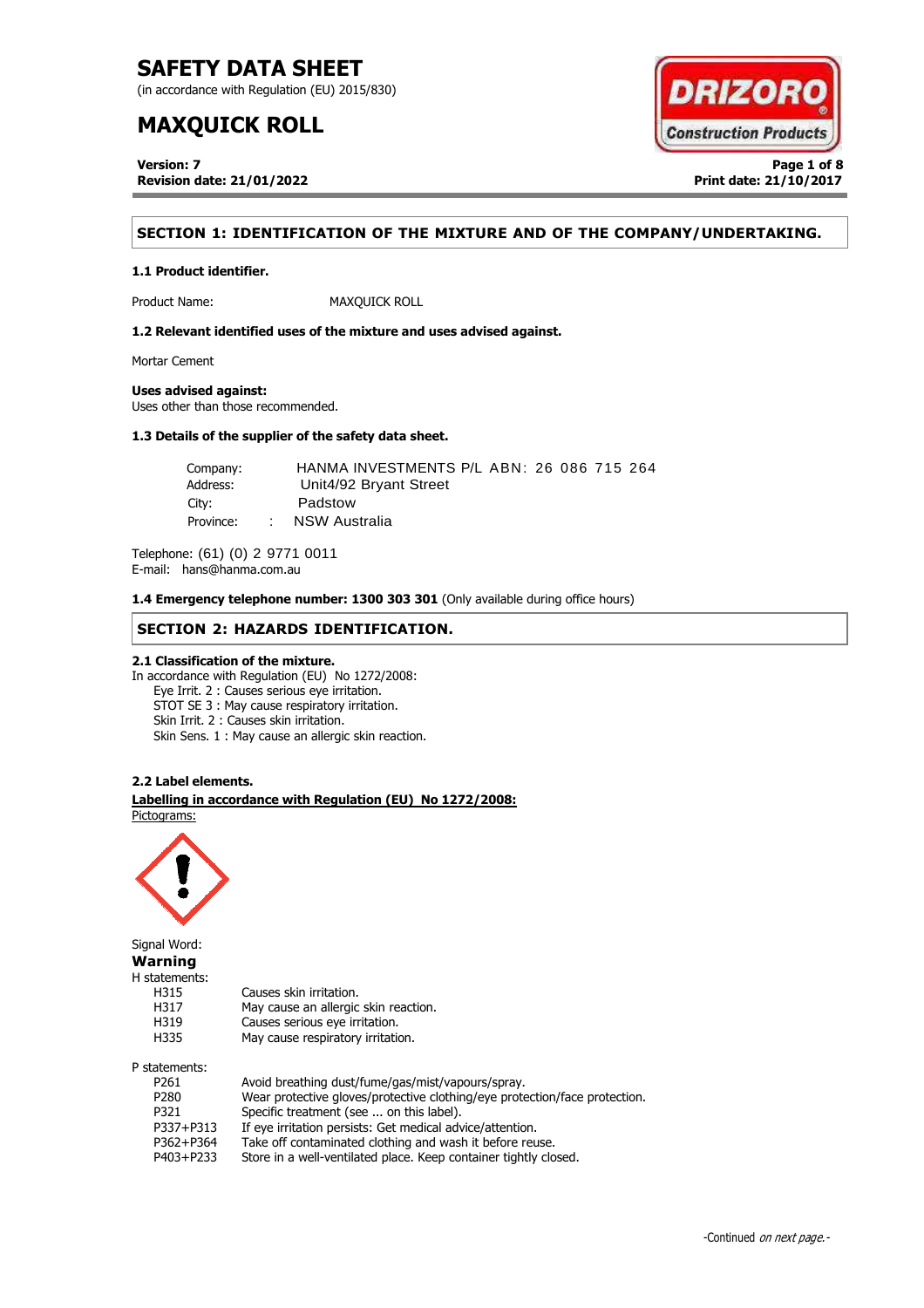(in accordance with Regulation (EU) 2015/830)

# **MAXQUICK ROLL**



**Version: 7 Page 2 of 8 Revision date: 21/01/2022 Print date: 21/10/2017**

P501 Dispose of contents/container to ...

### Contains:

Cement, portland, chemicals

### **2.3 Other hazards.**

In normal use conditions and in its original form, the product itself does not involve any other risk for health and the environment.

# **SECTION 3: COMPOSITION/INFORMATION ON INGREDIENTS.**

### **3.1 Substances.**

Not Applicable.

### **3.2 Mixtures.**

Substances posing a danger to health or the environment in accordance with the Regulation (EC) No. 1272/2008, assigned a Community exposure limit in the workplace, and classified as PBT/vPvB or included in the Candidate List:

|                                        |                             |             | (*)Classification - Regulation (EC)<br>No 1272/2008                                                          |                                    |
|----------------------------------------|-----------------------------|-------------|--------------------------------------------------------------------------------------------------------------|------------------------------------|
| <b>Identifiers</b>                     | <b>Name</b>                 | Concentrate | <b>Classification</b>                                                                                        | specific<br>concentration<br>limit |
| CAS No: 65997-15-1<br>EC No: 266-043-4 | Cement, portland, chemicals | $20 - 50 %$ | Eye Irrit. 2,<br><b>H319 - STOT</b><br>SE 3, H335 -<br>Skin Irrit. 2,<br><b>H315 - Skin</b><br>Sens. 1, H317 |                                    |

(\*)The complete text of the H phrases is given in section 16 of this Safety Data Sheet.

# **SECTION 4: FIRST AID MEASURES.**

IRRITANT PREPARATION. Its repeated or prolonged contact with the skin or mucous membranes can cause irritant symptoms such as reddening of the skin, blisters, or dermatitis. Some of the symptoms may not be immediate. They can cause allergic reactions on the skin.

### **4.1 Description of first aid measures.**

In case of doubt or when symptoms of feeling unwell persist, get medical attention. Never administer anything orally to persons who are unconscious.

### **Inhalation.**

Take the victim into open air; keep them warm and calm. If breathing is irregular or stops, perform artificial respiration. Do not administer anything orally. If unconscious, place them in a suitable position and seek medical assistance.

### **Eye contact**.

If wearing contact lenses, remove them. Wash eyes with plenty of clean and cool water for at least 10 minutes while pulling eyelids up, and seek medical assistance.

### **Skin contact.**

Remove contaminated clothing. Wash skin vigorously with water and soap or a suitable skin cleaner. **NEVER** use solvents or thinners.

### **Ingestion.**

If accidentally ingested, seek immediate medical attention. Keep calm. **NEVER** induce vomiting.

### **4.2 Most important symptoms and effects, both acute and delayed.**

Irritant Product, repeated or prolonged contact with skin or mucous membranes can cause redness, blisters or dermatitis, inhalation of spray mist or particles in suspension may cause irritation of the respiratory tract, some symptoms may not be immediate. Can cause allergic reactions.

### **4.3 Indication of any immediate medical attention and special treatment needed.**

In case of doubt or when symptoms of feeling unwell persist, get medical attention. Never administer anything orally to persons who are unconscious.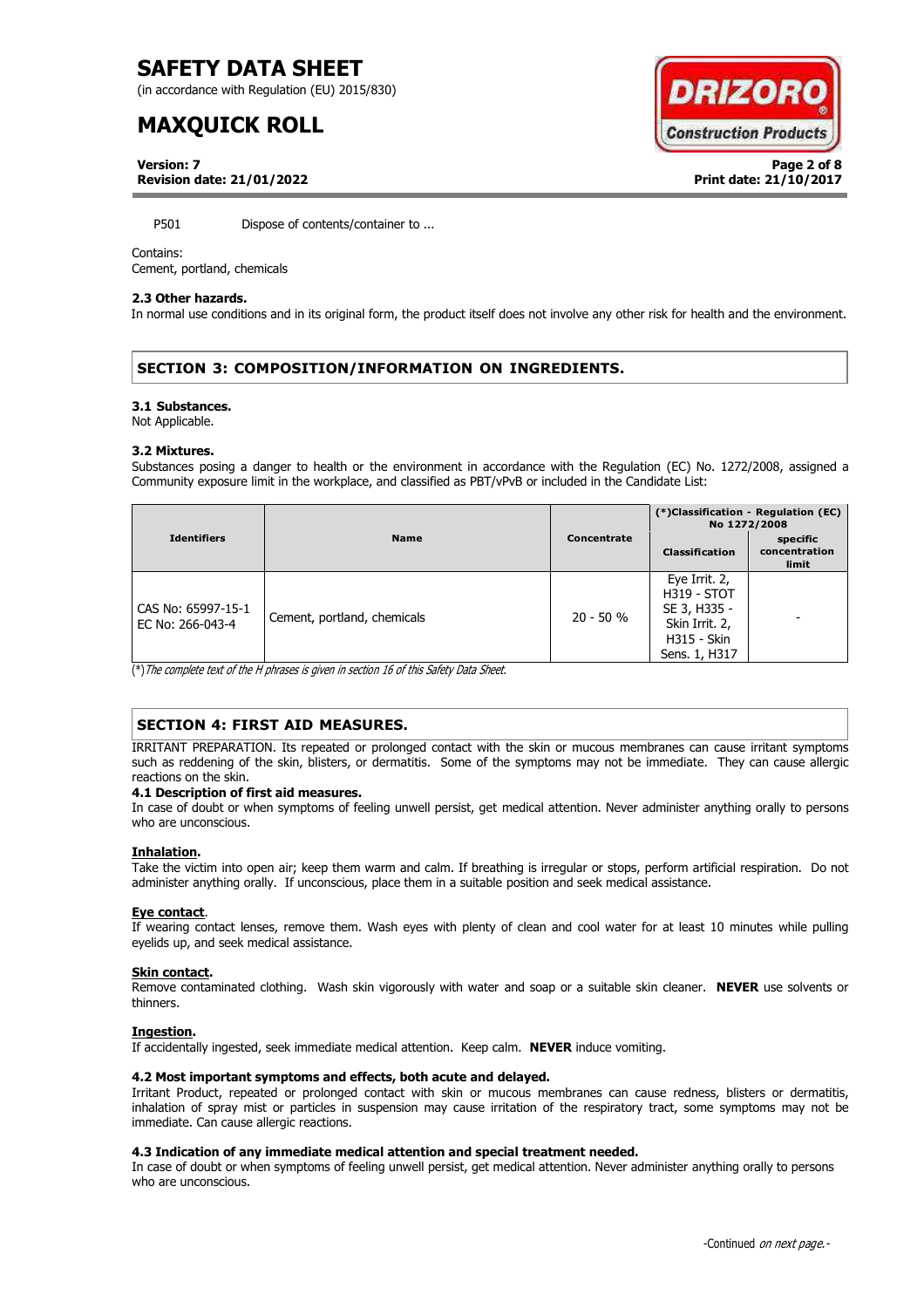(in accordance with Regulation (EU) 2015/830)

# **MAXQUICK ROLL**

**Version: 7 Page 3 of 8 Revision date: 21/01/2022 Print date: 21/10/2017**



## **SECTION 5: FIREFIGHTING MEASURES.**

The product does not present any particular risk in case of fire.

### **5.1 Extinguishing media.**

### **Recommended extinguishing methods.**

Extinguisher powder or CO<sub>2</sub>. In case of more serious fires, also alcohol-resistant foam and water spray. Do not use a direct stream of water to extinguish.

#### **5.2 Special hazards arising from the mixture. Special risks.**

Fire can cause thick, black smoke. As a result of thermal decomposition, dangerous products can form: carbon monoxide, carbon dioxide. Exposure to combustion or decomposition products can be harmful to your health.

### **5.3 Advice for firefighters.**

Use water to cool tanks, cisterns, or containers close to the heat source or fire. Take wind direction into account. Prevent the products used to fight the fire from going into drains, sewers, or waterways.

### **Fire protection equipment.**

According to the size of the fire, it may be necessary to use protective suits against the heat, individual breathing equipment, gloves, protective goggles or facemasks, and gloves.

## **SECTION 6: ACCIDENTAL RELEASE MEASURES.**

### **6.1 Personal precautions, protective equipment and emergency procedures.**

For exposure control and individual protection measures, see section 8.

### **6.2 Environmental precautions.**

Prevent the contamination of drains, surface or subterranean waters, and the ground.

### **6.3 Methods and material for containment and cleaning up.**

The contaminated area should be immediately cleaned with an appropriate de-contaminator. Pour the decontaminator on the remains in an opened container and let it act various days until no further reaction is produced.

### **6.4 Reference to other sections.**

For exposure control and individual protection measures, see section 8.

For later elimination of waste, follow the recommendations under section 13.

### **SECTION 7: HANDLING AND STORAGE.**

### **7.1 Precautions for safe handling.**

For personal protection, see section 8. Never use pressure to empty the containers. They are not pressure-resistant containers. In the application area, smoking, eating, and drinking must be prohibited.

Follow legislation on occupational health and safety.

Keep the product in containers made of a material identical to the original.

### **7.2 Conditions for safe storage, including any incompatibilities.**

Store according to local legislation. Observe indications on the label. Store the containers between 5 and 35° C, in a dry and well-ventilated place, far from sources of heat and direct solar light. Keep far away from ignition points. Keep away from oxidising agents and from highly acidic or alkaline materials. Do not smoke. Prevent the entry of non-authorised persons. Once the containers are open, they must be carefully closed and placed vertically to prevent spills.

The product is not affected by Directive 2012/18/EU (SEVESO III).

**7.3 Specific end use(s).**

Not available.

# **SECTION 8: EXPOSURE CONTROLS/PERSONAL PROTECTION.**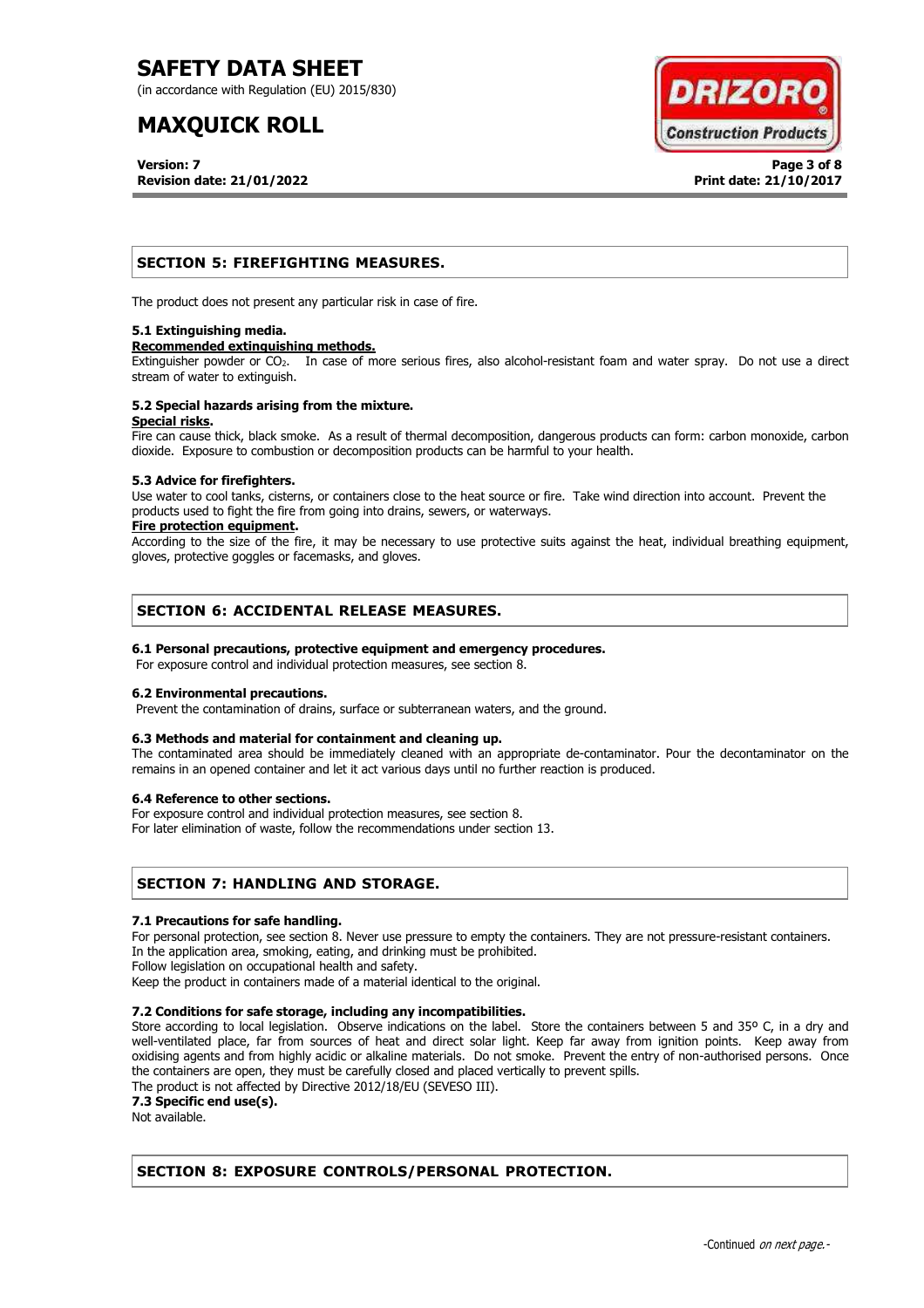(in accordance with Regulation (EU) 2015/830)

# **MAXQUICK ROLL**

**Version: 7 Page 4 of 8 Revision date: 21/01/2022 Print date: 21/10/2017**



### **8.1 Control parameters.**

The product does NOT contain substances with Professional Exposure Environmental Limit Values.The product does NOT contain substances with Biological Limit Values.

# **8.2 Exposure controls.**

## **Measures of a technical nature:**

Provide adequate ventilation, which can be achieved by using good local exhaust-ventilation and a good general exhaust system.

| <b>Concentration:</b>        | <b>100 %</b>                                                                                                                                                                                                                                                                                                        |  |  |  |  |
|------------------------------|---------------------------------------------------------------------------------------------------------------------------------------------------------------------------------------------------------------------------------------------------------------------------------------------------------------------|--|--|--|--|
| Uses:                        | <b>Mortar Cement</b>                                                                                                                                                                                                                                                                                                |  |  |  |  |
| <b>Breathing protection:</b> |                                                                                                                                                                                                                                                                                                                     |  |  |  |  |
| PPE:                         | Filter mask for protection against gases and particles.                                                                                                                                                                                                                                                             |  |  |  |  |
| Characteristics:             | «CE» marking, category III. The mask must have a wide field of vision and an<br>anatomically designed form in order to be sealed and watertight.                                                                                                                                                                    |  |  |  |  |
| CEN standards:               | EN 136, EN 140, EN 405                                                                                                                                                                                                                                                                                              |  |  |  |  |
| Maintenance:                 | Should not be stored in places exposed to high temperatures and damp environments before use. Special<br>attention should be paid to the state of the inhalation and exhalation valves in the face adaptor.<br>Read carefully the manufacturer's instructions regarding the equipment's use and maintenance. Attach |  |  |  |  |
| Observations:                | the necessary filters to the equipment according to the specific nature of the risk (Particles and aerosols:<br>P1-P2-P3, Gases and vapours: A-B-E-K-AX), changing them as advised by the manufacturer.                                                                                                             |  |  |  |  |
| Filter Type needed:          | A2                                                                                                                                                                                                                                                                                                                  |  |  |  |  |
| <b>Hand protection:</b>      |                                                                                                                                                                                                                                                                                                                     |  |  |  |  |
| PPE:<br>Characteristics:     | Protective gloves against chemicals.<br>«CE» marking, category III.                                                                                                                                                                                                                                                 |  |  |  |  |
| CEN standards:               | EN 374-1, En 374-2, EN 374-3, EN 420                                                                                                                                                                                                                                                                                |  |  |  |  |
| Maintenance:                 | Keep in a dry place, away from any sources of heat, and avoid exposure to sunlight as much as possible.<br>Do not make any changes to the gloves that may alter their resistance, or apply paints, solvents or<br>adhesives.                                                                                        |  |  |  |  |
| Observations:                | Gloves should be of the appropriate size and fit the user's hand well, not being too loose or too tight.<br>Always use with clean, dry hands.                                                                                                                                                                       |  |  |  |  |
| Material:                    | Breakthrough time<br>Material thickness<br>PVC (polyvinyl chloride)<br>0,35<br>>480<br>(min.):<br>$(mm)$ :                                                                                                                                                                                                          |  |  |  |  |
| Eye protection:              |                                                                                                                                                                                                                                                                                                                     |  |  |  |  |
| PPE:<br>Characteristics:     | Face shield.<br>«CE» marking, category II. Face and eye protector against splashing liquid.                                                                                                                                                                                                                         |  |  |  |  |
| CEN standards:               | EN 165, EN 166, EN 167, EN 168                                                                                                                                                                                                                                                                                      |  |  |  |  |
| Maintenance:                 | Visibility through lenses should be ideal. Therefore, these parts should be cleaned daily. Protectors should<br>be disinfected periodically following the manufacturer's instructions. Make sure that mobile parts move<br>smoothly.                                                                                |  |  |  |  |
| Observations:                | Face shields should offer a field of vision with a dimension in the central line of, at least, 150 mm<br>vertically once attached to the frame.                                                                                                                                                                     |  |  |  |  |
| <b>Skin protection:</b>      |                                                                                                                                                                                                                                                                                                                     |  |  |  |  |
| PPE:                         | Anti-static protective clothing.                                                                                                                                                                                                                                                                                    |  |  |  |  |
| Characteristics:             | «CE» marking, category II. Protective clothing should not be too tight or loose in<br>order not to obstruct the user's movements.                                                                                                                                                                                   |  |  |  |  |
| CEN standards:               | EN 340, EN 1149-1, EN 1149-2, EN 1149-3, EN 1149-5                                                                                                                                                                                                                                                                  |  |  |  |  |
| Maintenance:                 | In order to guarantee uniform protection, follow the washing and maintenance instructions provided by<br>the manufacturer.                                                                                                                                                                                          |  |  |  |  |
| Observations:                | The protective clothing should offer a level of comfort in line with the level of protection provided in<br>terms of the hazard against which it protects, bearing in mind environmental conditions, the user's level<br>of activity and the expected time of use.                                                  |  |  |  |  |
| PPE:<br>Characteristics:     | Anti-static safety footwear.<br>«CE» marking, category II.                                                                                                                                                                                                                                                          |  |  |  |  |
| CEN standards:               | EN ISO 13287, EN ISO 20344, EN ISO 20346                                                                                                                                                                                                                                                                            |  |  |  |  |
| Maintenance:                 | The footwear should be checked regularly                                                                                                                                                                                                                                                                            |  |  |  |  |
| Observations:                | The level of comfort during use and acceptability are factors that are assessed very differently depending<br>on the user. Therefore, it is advisable to try on different footwear models and, if possible, different<br>widths.                                                                                    |  |  |  |  |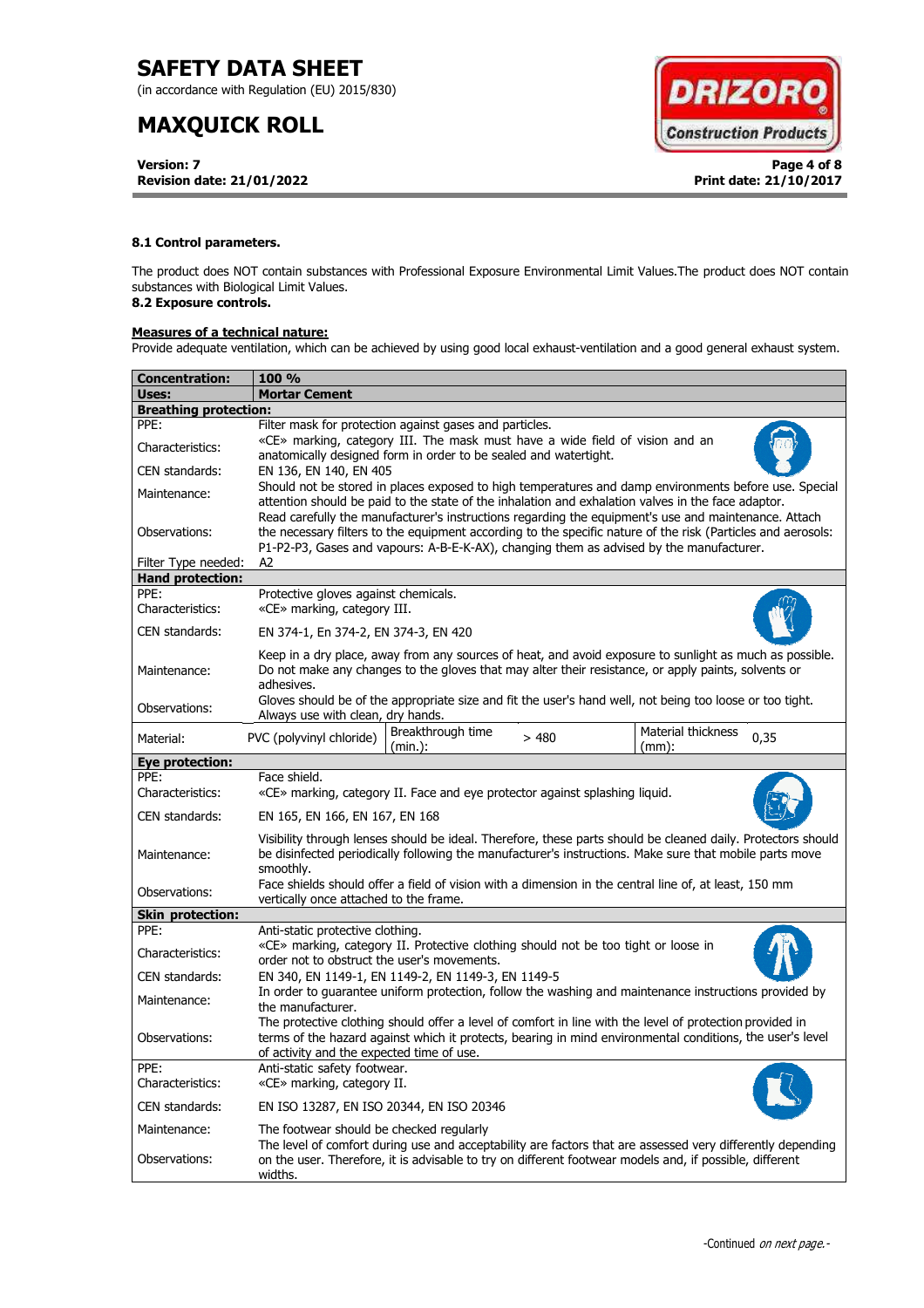(in accordance with Regulation (EU) 2015/830)

# **MAXQUICK ROLL**

**Version: 7 Page 5 of 8 Revision date: 21/01/2022 Print date: 21/10/2017**



# **SECTION 9: PHYSICAL AND CHEMICAL PROPERTIES.**

### **9.1 Information on basic physical and chemical properties.**

Appearance:Odourless powder with characteristic colour Colour: N.A./N.A. Odour:N.A./N.A. Odour threshold:N.A./N.A. pH:11 -13.5 Melting point: > 1000 °C °C Boiling Point: N.A./N.A. Flash point: N.A./N.A. Evaporation rate: N.A./N.A. Inflammability (solid, gas): N.A./N.A. Lower Explosive Limit: N.A./N.A. Upper Explosive Limit: N.A./N.A. Vapour pressure: N.A./N.A. Vapour density:N.A./N.A. Relative density:  $1.30$  g/cm<sup>3</sup> Solubility:N.A./N.A. Liposolubility: N.A./N.A. Hydrosolubility: En contacto con agua precipita Partition coefficient (n-octanol/water): N.A./N.A. Auto-ignition temperature: N.A./N.A. Decomposition temperature: N.A./N.A. Viscosity: N.A./N.A. Explosive properties: N.A./N.A. Oxidizing properties: N.A./N.A. N.A./N.A.= Not Available/Not Applicable due to the nature of the product

### **9.2 Other information.**

Pour point: N.A./N.A. Blink: N.A./N.A. Kinematic viscosity: N.A./N.A. N.A./N.A.= Not Available/Not Applicable due to the nature of the product

# **SECTION 10: STABILITY AND REACTIVITY.**

### **10.1 Reactivity.**

The product does not present hazards by their reactivity.

### **10.2 Chemical stability.**

Unstable in contact with: - Acids.

### **10.3 Possibility of hazardous reactions.**

Neutralization can occur on contact with acids.

#### **10.4 Conditions to avoid.**

- Avoid contact with acids.

### **10.5 Incompatible materials.**

Avoid the following materials: - Acids.

### **10.6 Hazardous decomposition products.**

Depending on conditions of use, can be generated the following products: - Corrosive vapors or gases.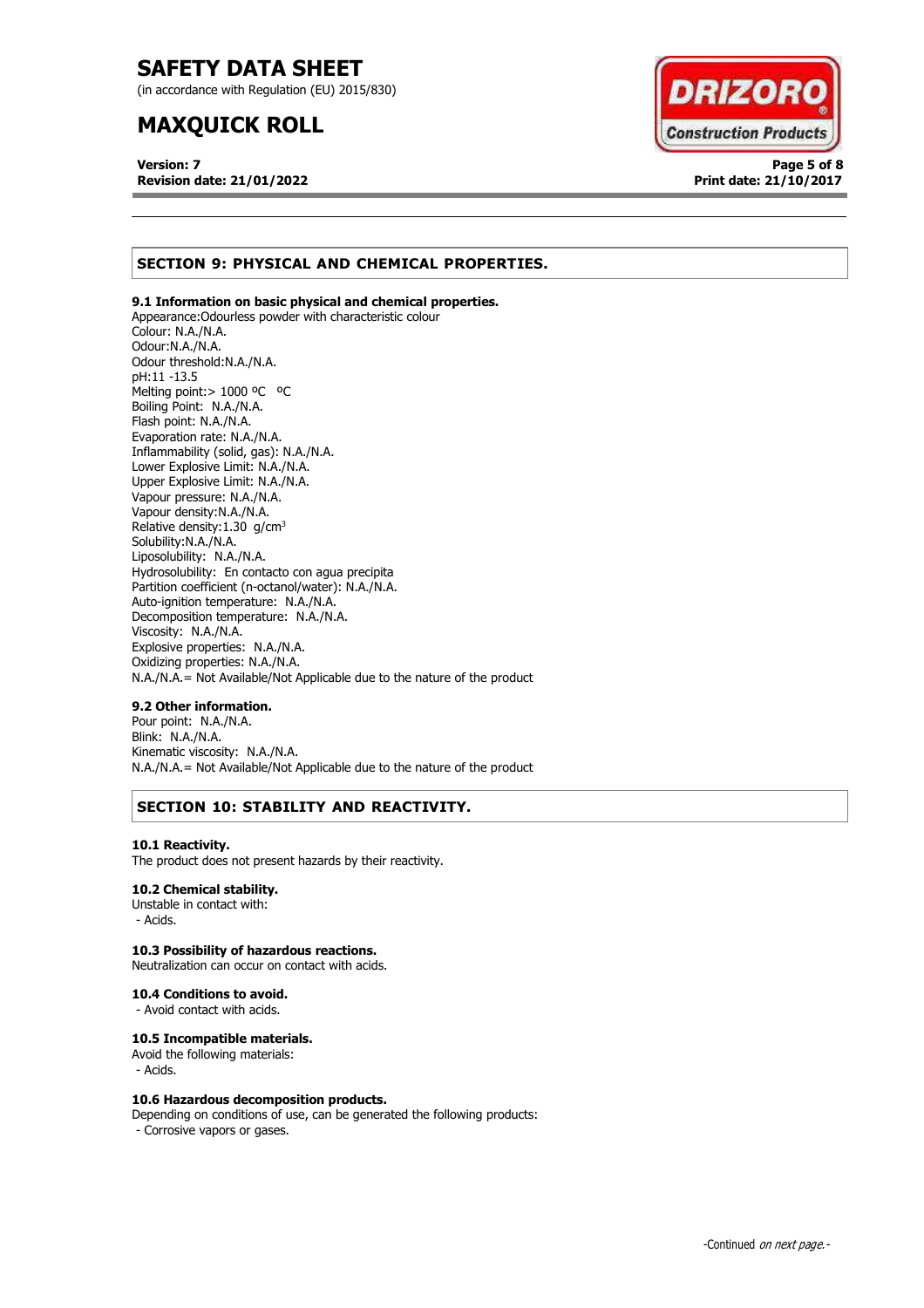(in accordance with Regulation (EU) 2015/830)

# **MAXQUICK ROLL**



**Version: 7 Page 6 of 8 Revision date: 21/01/2022 Print date: 21/10/2017**

# **SECTION 11: TOXICOLOGICAL INFORMATION.**

IRRITANT PREPARATION. Splatters in the eyes can cause irritation.

IRRITANT PREPARATION. The inhalation of spray mist or suspended particulates can irritate the respiratory tract. It can also cause serious respiratory difficulties, central nervous system disorders, and in extreme cases, unconsciousness.

IRRITANT PREPARATION. Its repeated or prolonged contact with the skin or mucous membranes can cause irritant symptoms such as reddening of the skin, blisters, or dermatitis. Some of the symptoms may not be immediate. They can cause allergic reactions on the skin.

# **11.1 Information on toxicological effects.**

There are no tested data available on the product. Repeated or prolonged contact with the product can cause the elimination of oil from the skin, giving rise to non-allergic contact dermatitis and absorption of the product through the skin.

Splatters in the eyes can cause irritation and reversible damage.

a) acute toxicity; Not conclusive data for classification.

b) skin corrosion/irritation; Product classified: Skin irritant, Category 2: Causes skin irritation.

c) serious eye damage/irritation; Product classified: Eye irritation, Category 2: Causes serious eye irritation.

d) respiratory or skin sensitisation; Product classified: Skin sensitiser, Category 1: May cause an allergic skin reaction.

e) germ cell mutagenicity; Not conclusive data for classification.

f) carcinogenicity; Not conclusive data for classification.

g) reproductive toxicity; Not conclusive data for classification.

h) STOT-single exposure; Product classified: Specific target organ toxicity following a single exposure, Category 3:

i) STOT-repeated exposure; Not conclusive data for classification.

j) aspiration hazard; Not conclusive data for classification.

# **SECTION 12: ECOLOGICAL INFORMATION.**

### **12.1 Toxicity.**

No information is available regarding the ecotoxicity of the substances present.

### **12.2 Persistence and degradability.**

No information is available about persistence and degradability of the product.

### **12.3 Bioaccumulative potencial.**

No information is available regarding the bioaccumulation of the substances present.

## **12.4 Mobility in soil.**

No information is available about the mobility in soil. The product must not be allowed to go into sewers or waterways. Prevent penetration into the ground.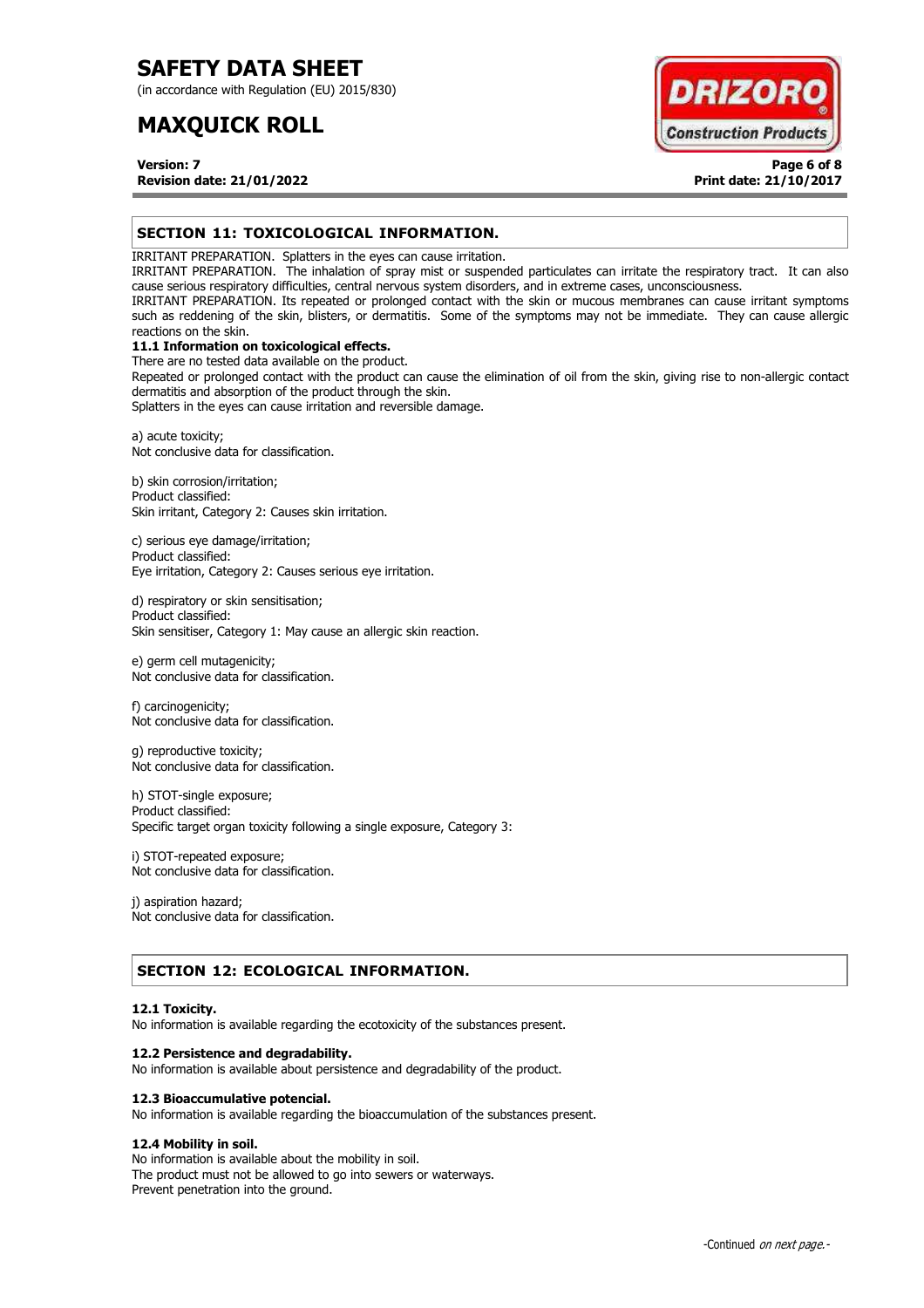(in accordance with Regulation (EU) 2015/830)

# **MAXQUICK ROLL**



**Version:7 Page 7 of 8 Revision date: 21/01/2022 Print date: 21/10/2017**

### **12.5 Results of PBT and vPvB assessment.**

No information is available about the results of PBT and vPvB assessment of the product.

### **12.6 Other adverse effects.**

No information is available about other adverse effects for the environment.

# **SECTION 13 DISPOSAL CONSIDERATIONS.**

#### **13.1 Waste treatment methods.**

Do not dump into sewers or waterways. Waste and empty containers must be handled and eliminated according to current, local/national legislation.

Follow the provisions of Directive 2008/98/EC regarding waste management.

## **SECTION 14: TRANSPORT INFORMATION.**

Transportation is not dangerous. In case of road accident causing the product's spillage, proceed in accordance with point 6. **14.1 UN number.**

Transportation is not dangerous.

### **14.2 UN proper shipping name.**

Description: ADR: Transportation is not dangerous.<br>IMDG: Transportation is not dangerous. Transportation is not dangerous. ICAO: Transportation is not dangerous.

#### **14.3 Transport hazard class(es).**

Transportation is not dangerous.

#### **14.4 Packing group.**

Transportation is not dangerous.

### **14.5 Environmental hazards.**

Transportation is not dangerous.

### **14.6 Special precautions for user.**

Transportation is not dangerous.

#### **14.7 Transport in bulk according to Annex II of MARPOL and the IBC Code.**

Transportation is not dangerous.

### **SECTION 15: REGULATORY INFORMATION.**

#### **15.1 Safety, health and environmental regulations/legislation specific for the mixture.**

The product is not affected by the Regulation (EC) No 1005/2009 of the European Parliament and of the Council of 16 September 2009 on substances that deplete the ozone layer.

Volatile organic compound (VOC) VOC content (p/p): 0 % VOC content: 0 g/l

The product is not affected by Directive 2012/18/EU (SEVESO III).

The product is not affected by Regulation (EU) No 528/2012 concerning the making available on the market and use of biocidal products.

The product is not affected by the procedure established Regulation (EU) No 649/2012, concerning the export and import of dangerous chemicals.